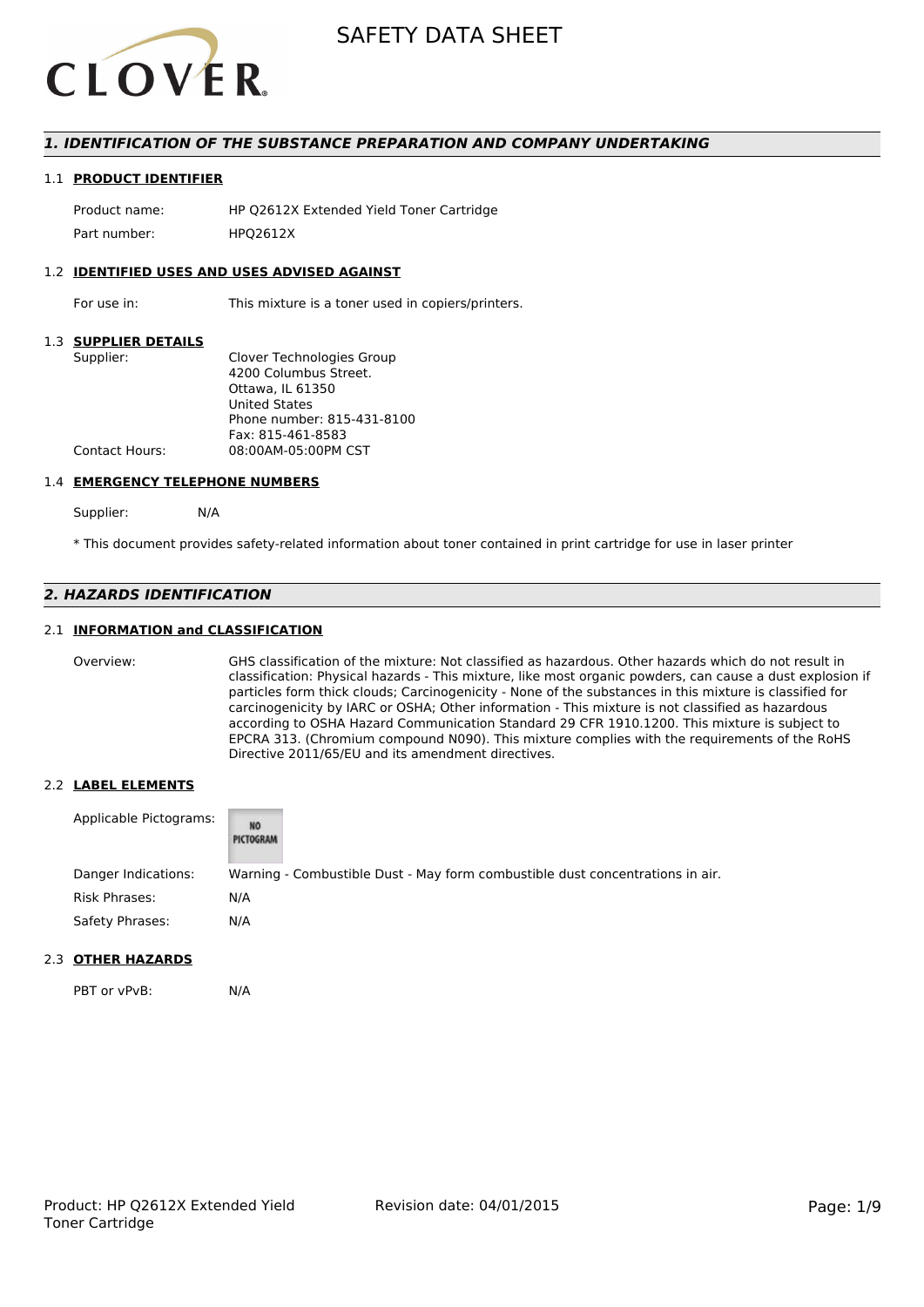

# *3. COMPOSITION / INFORMATION ON INGREDIENTS*

|                        |                     |             | <b>OSHA</b> | <b>ACGIH</b> |                                      |
|------------------------|---------------------|-------------|-------------|--------------|--------------------------------------|
| <b>Ingredients</b>     | <b>CAS number</b>   | Weight %    | <b>PEL</b>  | <b>TLV</b>   | Other                                |
|                        |                     |             |             |              |                                      |
| Styrene acrylate       | <b>TRADE SECRET</b> | 40-60       |             |              | TSCA listed/exempted: Yes            |
| copolymer              |                     |             |             |              |                                      |
| Iron oxide             | 1317-61-9           | $35 - 55$   |             |              | TSCA listed/exempted: Yes            |
| Amorphous silica       | 7631-86-9           | $<$ 5       |             |              | TSCA listed/exempted: Yes            |
| Organochromium complex | <b>TRADE SECRET</b> | $0.5 - 2.0$ |             |              | TSCA listed/exempted: Yes.           |
|                        |                     |             |             |              | Classification: Hazardous to the     |
|                        |                     |             |             |              | aquatic environment; Category        |
|                        |                     |             |             |              | Acute 1, Chronic 1; Flammable        |
|                        |                     |             |             |              | solid Category 1. Ingredients        |
|                        |                     |             |             |              | hazardous within the meaning of      |
|                        |                     |             |             |              | GHS and present above the cut-off    |
|                        |                     |             |             |              | level. Although this mixture         |
|                        |                     |             |             |              | contains this classified substance,  |
|                        |                     |             |             |              | the mixture is not classified based  |
|                        |                     |             |             |              | on the test results shown in Section |
|                        |                     |             |             |              | 9 and 12 in accordance with OSHA     |
|                        |                     |             |             |              | <b>Hazard Communication Standard</b> |
|                        |                     |             |             |              | 29 CFR 1910.1200 or the GHS          |
|                        |                     |             |             |              | criteria. Refer to Section 8 for the |
|                        |                     |             |             |              | exposure limits and Section 11 for   |
|                        |                     |             |             |              | toxicological information.           |

The Full Text for all R-Phrases are Displayed in Section 16

# **COMPOSITION COMMENTS**

The Data Shown is in accordance with the latest Directives.

This section provides composition information for the toner powder contained in specially designed container inside of the print cartridge.

# *4. FIRST-AID MEASURES*

#### 4.1 **FIRST AID MEASURES**

### 4.1.1 **FIRST AID INSTRUCTIONS BY RELEVANT ROUTES OF EXPOSURE**

| Inhalation:   | Provide fresh air immediately. If symptoms occur, seek medical advice.                                                                                |
|---------------|-------------------------------------------------------------------------------------------------------------------------------------------------------|
| Eye contact:  | Do not rub eyes. Immediately rinse with plenty of clean running water until particles are washed<br>out. If irritation persists, seek medical advice. |
| Skin contact: | Wash out particles with plenty of water and soap. If irritation develops, seek medical advice.                                                        |
| Ingestion:    | Clean mouth out with water. Drink several glasses of water. If sickness develops, seek medical<br>advice.                                             |

### 4.1.2 **ADDITIONAL FIRST AID INFORMATION**

| Additional first aid information:     | N/A                                                                                                                                                                        |
|---------------------------------------|----------------------------------------------------------------------------------------------------------------------------------------------------------------------------|
| Immediate Medical Attention Required: | Immediate medical attention may be required in the unlikely event of extreme<br>inhalation, eye contact or unusual reaction due to physical idiosyncrasy of the<br>person. |

# 4.2 **SYMPTOMS AND EFFECTS**

Acute Symptoms from Exposure: Eye contact: Irritation may occur by mechanical abrasion. Skin contact: Minimal skin irritation may occur. Inhalation: Slight irritation of respiratory tract may occur with exposure to large amount of toner dust. Ingestion: Ingestion is an unlikely route of entry under normal conditions of use. Delayed Symptoms from Exposure: N/A

# 4.3 **IMMEDIATE SPECIAL TREATMENT OR EQUIPMENT REQUIRED**

N/A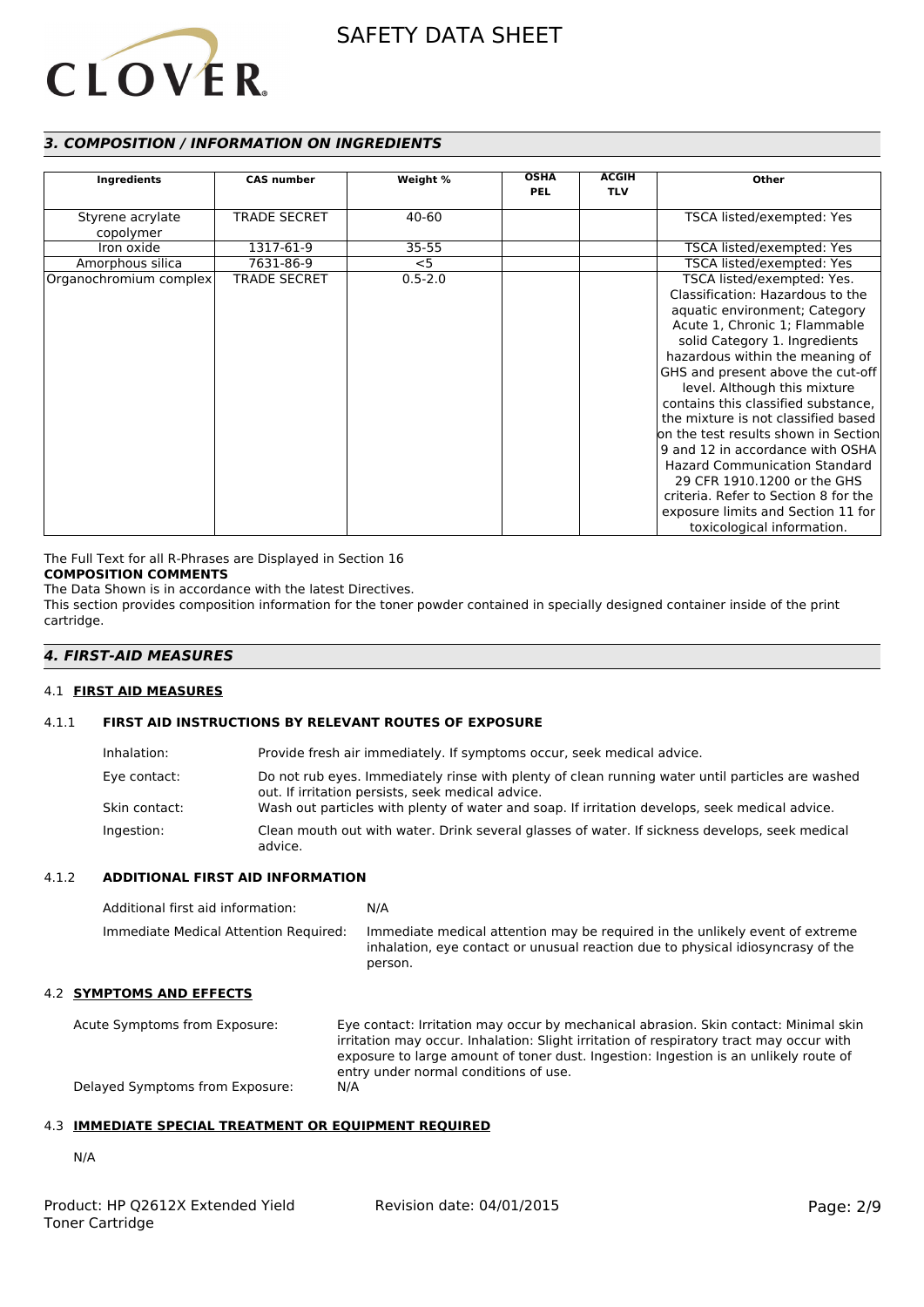

# *5. FIRE-FIGHTING MEASURES*

#### 5.1 **EXTINGUISHING MEDIA**

| Recommended Extinguishing Media:    | Water, foam, dry chemical. |
|-------------------------------------|----------------------------|
| Extinguishing Media Not to be Used: | None known.                |

#### 5.2 **SPECIAL HAZARD**

Unusual Fire/Explosion Hazards: Toner, like most organic powders, is capable of creating a dust explosion when particles form thick clouds. Carbon monoxide and carbon dioxide are hazardous resulting gases.

Extinguishing Media Not to be Used: N/A

#### 5.3 **ADVICE FOR FIRE FIGHTERS**

Avoid inhalation of smoke. Wear protective cloting an wear self-contained breathing apparatus

### *6. ACCIDENTAL RELEASE MEASURES*

#### 6.1 **PERSONAL PRECAUTIONS, PROTECTIVE EQUIPMENT AND EMERGENCY PROCEDURES**

#### 6.1.1 **PRECAUTIONS FOR NON-EMERGENCY PERSONNEL**

Avoid dust formation. Do not breathe dust.

#### 6.1.2 **ADDITIONAL FIRST AID INFORMATION**

N/A

#### 6.1.3 **PERSONAL PROTECTION**

Wear personal protective equipment as described in Section 8.

#### 6.2 **ENVIRONMENTAL PRECAUTIONS**

Regulatory Information: Keep product out of sewers and watercourses.

#### 6.3 **METHODS AND MATERIAL FOR CONTAINMENT AND CLEANUP**

Spill or Leak Cleanup Procedures: Eliminate sources of ignition and flammables. Shelter the released material (powder) from wind to avoid dust formation and scattering. Vacuum or sweep the material into a sealed container. If a vacuum cleaner is used, it must be dust explosion-proof. Dispose of the material in accordance with Federal/state/local requirements.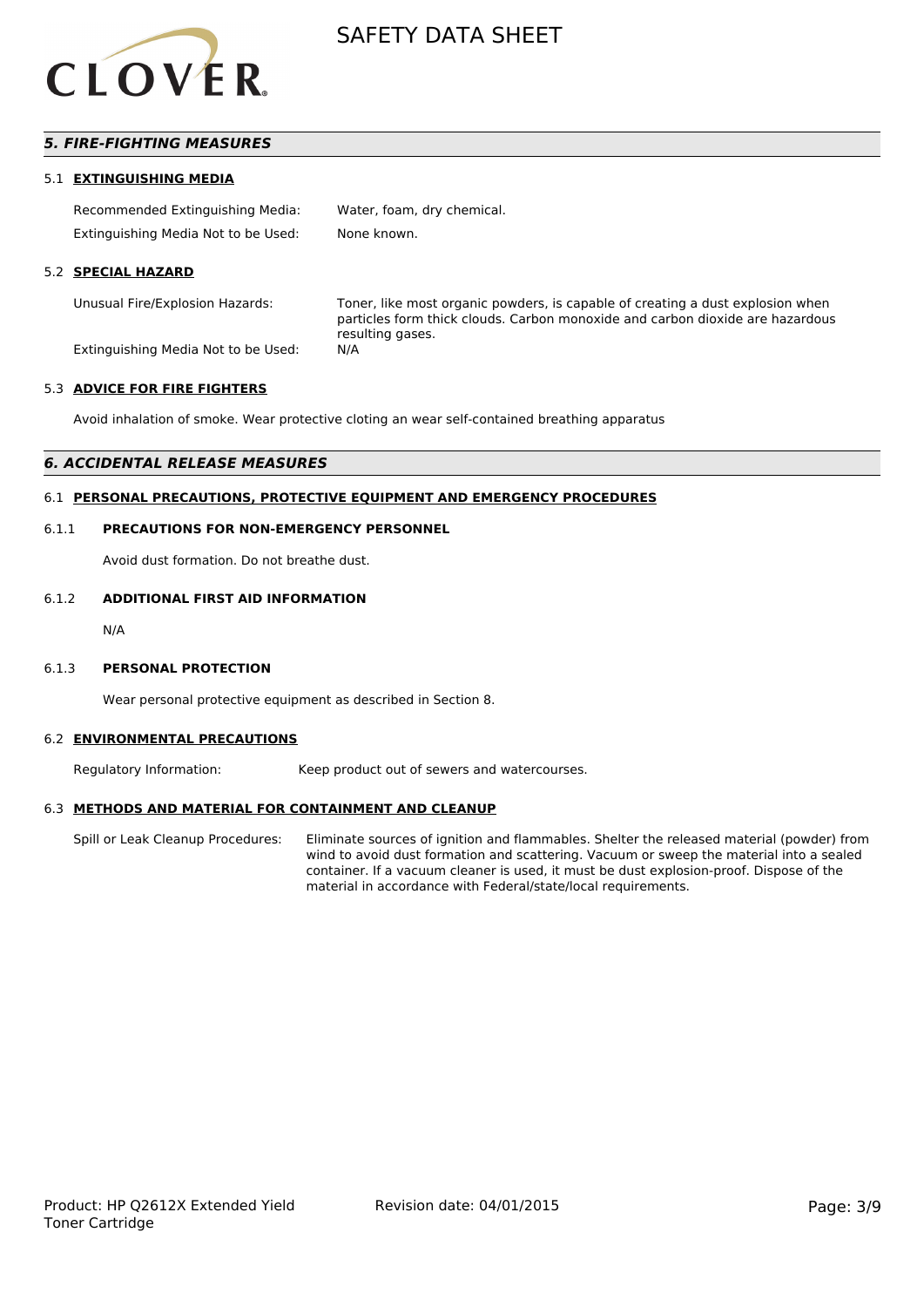

### *7. HANDLING AND STORAGE*

#### 7.1 **PRECAUTIONS FOR SAFE HANDLING**

Recommendations for Handling: No special precautions when used as intended. Keep containers closed, avoid creating dust. Keep away from ignition sources. Advice on General Hygiene: Never eat, drink or smoke in work areas. Practice good personal hygiene after using this material, especially before eating, drinking, smoking, using the restroom, or applying cosmetics.

#### 7.2 **CONDITIONS FOR SAFE STORAGE**

Avoid high temperatures, >100°F/32°C

#### 7.3 **SPECIFIC END USES**

Printing devices

#### *8. EXPOSURE CONTROLS/PERSONAL PROTECTION*

#### 8.1 **CONTROL PARAMETERS**

The best protection is to enclose operations and/or provide local exhaust ventilation at the site of chemical release in order to maintain airborne concentrations of the product below OSHA PELs (See Section 2). Local exhaust ventilation is preferred because it prevents contaminant dispersion into the work area by controlling it at its source.

#### 8.2 **EXPOSURE CONTROLS**

#### **Respiratory protection:**

IMPROPER USE OF RESPIRATORS IS DANGEROUS. Seek professional advice prior to respirator selection and use. Follow OSHA respirator regulations (29 CFR 1910.134 and 1910.137) and, if necessary, wear a NIOSH approved respirator. Select respirator based on its suitability to provide adequate worker protection for given work conditions, levels of airborne contamination, and sufficient levels of oxygen.

#### **Eye/Face Protection:**

Contact lenses are not eye protective devices. Appropriate eye protection must be worn instead of, or in conjunction with contact lenses.

#### **Hand/Skin Protection:**

For emergency or non-routine operations (cleaning spills, reactor vessels, or storage tanks), wear an SCBA. WARNING! Air purifying respirators do not protect worker in oxygen deficient atmospheres.

### **Additional Protection:**

N/A

#### **Protective Clothing and Equipment:**

Wear chemically protective gloves, boots, aprons, and gauntlets to prevent prolonged or repeated skin contact. Wear splashproof chemical goggles and face shield when working with liquid, unless full face piece respiratory protection is worn.

#### **Safety Stations:**

Make emergency eyewash stations, safety/quick-drench showers, and washing facilities available in work area.

#### **Contaminated Equipment:**

Separate contaminated work clothes from street clothes. Launder before reuse. Remove material from your shoes and clean personal protective equipment. Never take home contaminated clothing.

#### **Comments:**

Never eat, drink or smoke in work areas. Practice good personal hygiene after using this material, especially before eating, drinking, smoking, using the restroom, or applying cosmetics.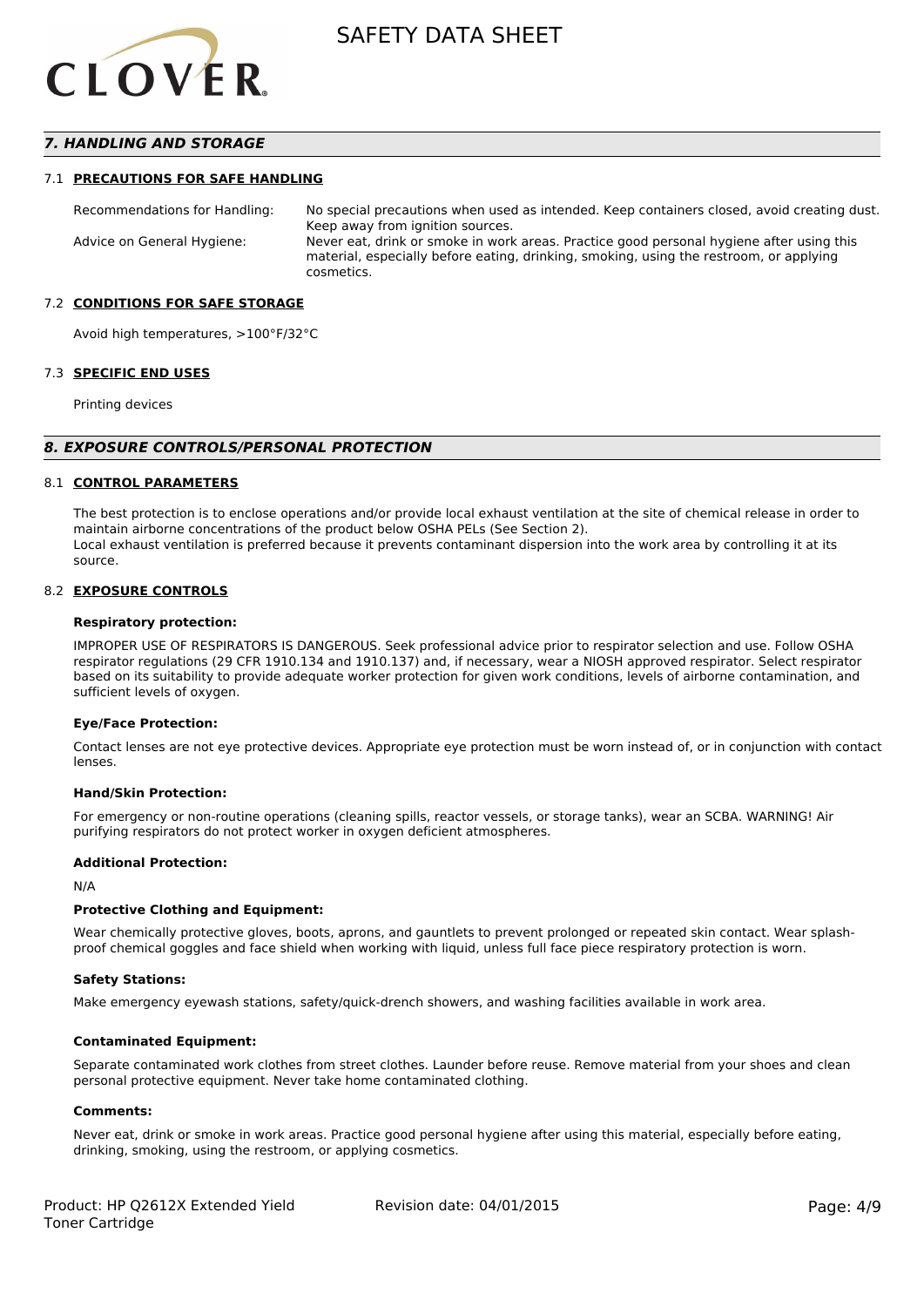

# *9. PHYSICAL AND CHEMICAL PROPERTIES*

# 9.1 **DETAIL INFORMATION**

| Physical state:            | APPEARANCE: Fine black powder. |
|----------------------------|--------------------------------|
| Color:                     | Black                          |
| Odor:                      | None or slight plastic odor    |
| Odor threshold:            | N/A                            |
|                            |                                |
| Boiling point:             | N/A                            |
| Melting point:             | N/A                            |
| Flash point:               | N/A                            |
| <b>Explosion limits:</b>   | N/A                            |
| Relative density:          | $1.5 - 2.5$                    |
| Auto-ignition temperature: | N/A                            |
|                            |                                |

#### 9.2 **OTHER INFORMATION**

FLAMMABILITY: Not flammable by burning rate DOT/UN test N.1 (similar product) SOLUBILITY: Negligible in water. Partially soluble in some organic solvents such as toluene and tetrahydrofuran.

# *10. CHEMICAL STABILITY AND REACTIVITY*

#### 10.1 **Reactivity:**

| <b>Reactivity Hazards:</b><br>Data on Mixture Substances: | None<br>None                                                                                                   |
|-----------------------------------------------------------|----------------------------------------------------------------------------------------------------------------|
| 10.2 Chemical Stability:                                  | The product is stable. Under normal conditions of storage and use, hazardous<br>polymerisation will not occur. |
| 10.3 Hazardous Polymerization:                            | Stable under conditions of normal use.                                                                         |
| 10.4 Conditions to Avoid:                                 | Keep away from heat, flame, sparks and other ignition sources.                                                 |
| 10.5 Incompatible Materials:                              | Strong oxidising materials                                                                                     |
| 10.6 Hazardous Decomposition:                             | Will not occur.                                                                                                |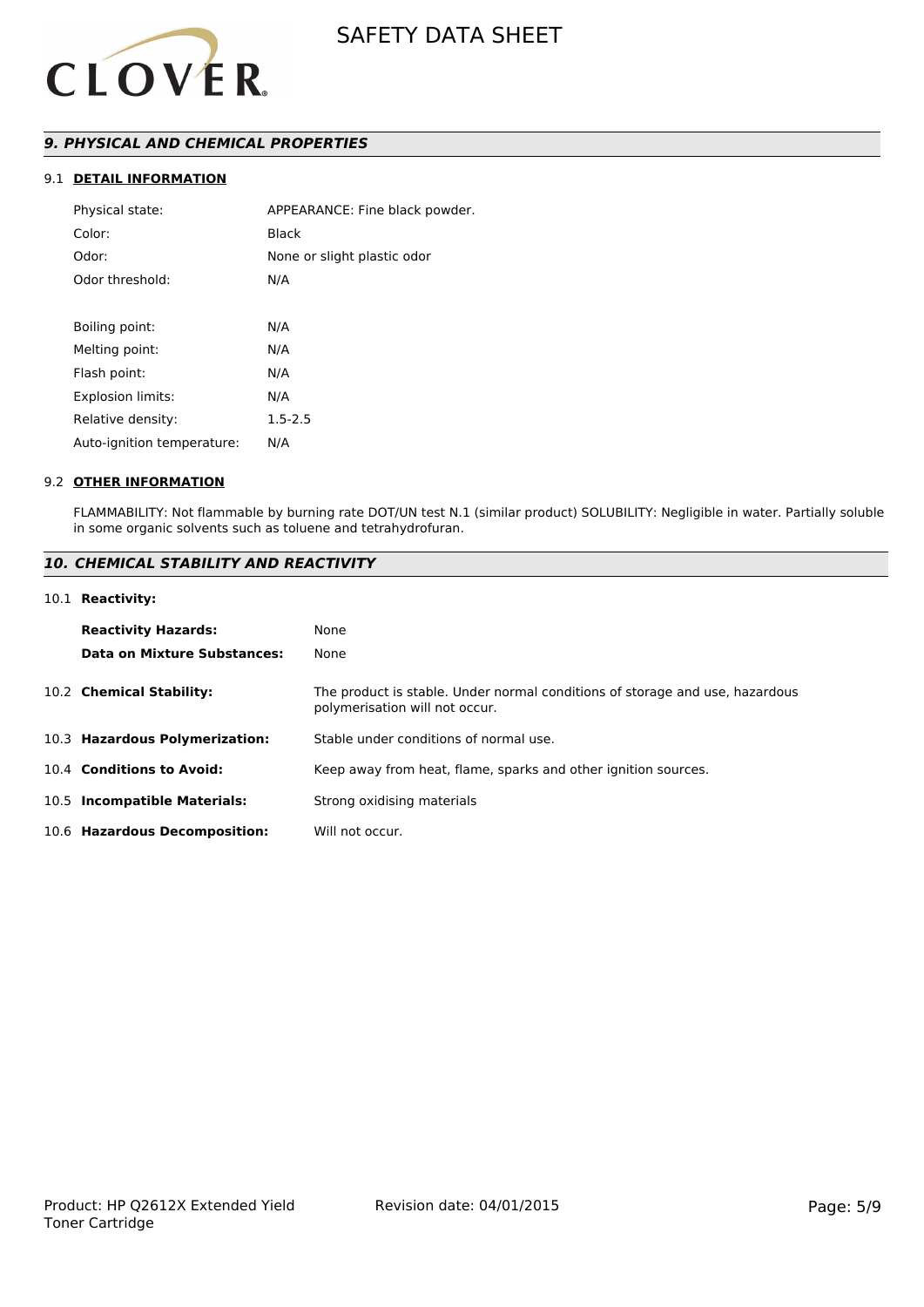

# *11. INFORMATION ON TOXICOLOGICAL EFFECT*

| <b>Mixtures:</b>                   | According to our test results of this or similar mixture and the information provided by the<br>suppliers about the substances contained in this mixture, seriously damaging effect is not<br>expected when this mixture is treated in accordance with standard industrial practices and<br>Federal/state/local requirements. Refer to Section 2 for potential health effects and Section 4 for<br>first aid measures.                                                                                                                                                                                                                                                                                                                                                                                                                                                                                                                                                                                                                                    |
|------------------------------------|-----------------------------------------------------------------------------------------------------------------------------------------------------------------------------------------------------------------------------------------------------------------------------------------------------------------------------------------------------------------------------------------------------------------------------------------------------------------------------------------------------------------------------------------------------------------------------------------------------------------------------------------------------------------------------------------------------------------------------------------------------------------------------------------------------------------------------------------------------------------------------------------------------------------------------------------------------------------------------------------------------------------------------------------------------------|
| <b>Acute Toxicity:</b>             | Oral: LD50 rat > 2,500 mg/kg (OECD 425) (a similar product)                                                                                                                                                                                                                                                                                                                                                                                                                                                                                                                                                                                                                                                                                                                                                                                                                                                                                                                                                                                               |
| <b>Skin Corrosion/Irritation:</b>  | N/A                                                                                                                                                                                                                                                                                                                                                                                                                                                                                                                                                                                                                                                                                                                                                                                                                                                                                                                                                                                                                                                       |
| <b>Serious Eye Damage:</b>         | N/A                                                                                                                                                                                                                                                                                                                                                                                                                                                                                                                                                                                                                                                                                                                                                                                                                                                                                                                                                                                                                                                       |
| Inhalation:                        | N/A                                                                                                                                                                                                                                                                                                                                                                                                                                                                                                                                                                                                                                                                                                                                                                                                                                                                                                                                                                                                                                                       |
| <b>Sensitization:</b>              | Respiratory: No test data available. None of the substances in this mixture is classified as a<br>respiratory sensitizer.                                                                                                                                                                                                                                                                                                                                                                                                                                                                                                                                                                                                                                                                                                                                                                                                                                                                                                                                 |
| <b>Mutagenicity:</b>               | Ames test (Salmonella typhimurium, Escherichia coli) negative. (a similar product)                                                                                                                                                                                                                                                                                                                                                                                                                                                                                                                                                                                                                                                                                                                                                                                                                                                                                                                                                                        |
| <b>Carcinogenicity:</b>            | N/A                                                                                                                                                                                                                                                                                                                                                                                                                                                                                                                                                                                                                                                                                                                                                                                                                                                                                                                                                                                                                                                       |
| <b>Reproductive Toxicity:</b>      | No test data available. None of the substances in this mixture is classified for reproductive toxicity.                                                                                                                                                                                                                                                                                                                                                                                                                                                                                                                                                                                                                                                                                                                                                                                                                                                                                                                                                   |
| <b>STOT - Single Exposure:</b>     | N/A                                                                                                                                                                                                                                                                                                                                                                                                                                                                                                                                                                                                                                                                                                                                                                                                                                                                                                                                                                                                                                                       |
| <b>STOT - Multiple Exposure:</b>   | No test data available. Inhalation test of a toner for two years showed no significant                                                                                                                                                                                                                                                                                                                                                                                                                                                                                                                                                                                                                                                                                                                                                                                                                                                                                                                                                                    |
|                                    | carcinogenicity. (Reference 1 - Test Data) In rats chronic exposure to toner concentrations 4<br>mg/m3 and over lead to an accumulation of particles in the lung as well as to persistent<br>inflammatory processes and slight to moderate fibrotic changes in the lungs of rats. In hamsters<br>these effects were only observed at significantly higher concentrations (> 20 mg/m3). The particle<br>accumulation in the lung tissue of the experimental animals is attributed to a damage and<br>overload of the lung clearance mechanisms and is called "lung overloading". This is not an effect<br>specific to toner dust but is generally observed when high concentrations of other, slightly soluble<br>dusts are inhaled. The lowest-observable-effect-level (LOEL) was 4 mg/m3 and the no-observable-<br>effect-level (NOEL) was 1 mg/m3 in rats. The NOEL was greater than 6 mg/m3 in hamsters.<br>(Reference 2 - Test Data) Toner concentration under the normal use of this product is estimated<br>less than 1 mg/m3.                      |
| Ingestion:                         | N/A                                                                                                                                                                                                                                                                                                                                                                                                                                                                                                                                                                                                                                                                                                                                                                                                                                                                                                                                                                                                                                                       |
| <b>Hazard Class Information:</b>   | N/A                                                                                                                                                                                                                                                                                                                                                                                                                                                                                                                                                                                                                                                                                                                                                                                                                                                                                                                                                                                                                                                       |
| <b>Mixture on Market Data:</b>     | N/A                                                                                                                                                                                                                                                                                                                                                                                                                                                                                                                                                                                                                                                                                                                                                                                                                                                                                                                                                                                                                                                       |
| Symptoms:                          | N/A                                                                                                                                                                                                                                                                                                                                                                                                                                                                                                                                                                                                                                                                                                                                                                                                                                                                                                                                                                                                                                                       |
| Delayed/Immediate Effects: N/A     |                                                                                                                                                                                                                                                                                                                                                                                                                                                                                                                                                                                                                                                                                                                                                                                                                                                                                                                                                                                                                                                           |
| <b>Test Data on Mixture:</b>       | (Reference 1) "Negative Effect of Long-term Inhalation of Toner on Formation of<br>8-Hydroxydeoxyguanosine in DNA in the Lungs of Rats in Vivo", Yasuo Morimoto, et. Al., Inhalation<br>Toxicology, Vol. 17 (13) 749-753 (2005) (Reference 2) Studies by Muhle, Bellmann, Creutzenberg<br>et al. "Lung clearance and retention of toner, utilizing a tracer technique during chronic inhalation<br>exposure in rats." Fundam. Appl. Toxicol 17 (1991) p.300-313. "Lung clearance and retention of<br>toner, TiO2, and crystalline silica, utilizing a tracer technique during chronic inhalation exposure in<br>Syrian golden hamsters." Inhal. Toxicol. 10 (1998) p.731-751. "Subchronic inhalation study of<br>toner in rats." Inhal. Toxicol. 2 (1990) p.341-360. "Pulmonary response to toner upon chronic<br>inhalation exposure in rats." Fundam. Appl. Toxicol. (1991) p.280-299 "Pulmonary response to<br>toner, TiO2 and crystalline silica upon chronic inhalation exposure in Syrian golden hamsters."<br>Inhal. Toxicol. 10 (1998) p.699-729. |
| <b>Not Meeting Classification:</b> | N/A                                                                                                                                                                                                                                                                                                                                                                                                                                                                                                                                                                                                                                                                                                                                                                                                                                                                                                                                                                                                                                                       |
| <b>Routes of Exposure:</b>         | N/A                                                                                                                                                                                                                                                                                                                                                                                                                                                                                                                                                                                                                                                                                                                                                                                                                                                                                                                                                                                                                                                       |
| <b>Interactive Effects:</b>        | N/A                                                                                                                                                                                                                                                                                                                                                                                                                                                                                                                                                                                                                                                                                                                                                                                                                                                                                                                                                                                                                                                       |
| <b>Absence of Specific Data:</b>   | N/A                                                                                                                                                                                                                                                                                                                                                                                                                                                                                                                                                                                                                                                                                                                                                                                                                                                                                                                                                                                                                                                       |
| Mixture vs Substance Data: N/A     |                                                                                                                                                                                                                                                                                                                                                                                                                                                                                                                                                                                                                                                                                                                                                                                                                                                                                                                                                                                                                                                           |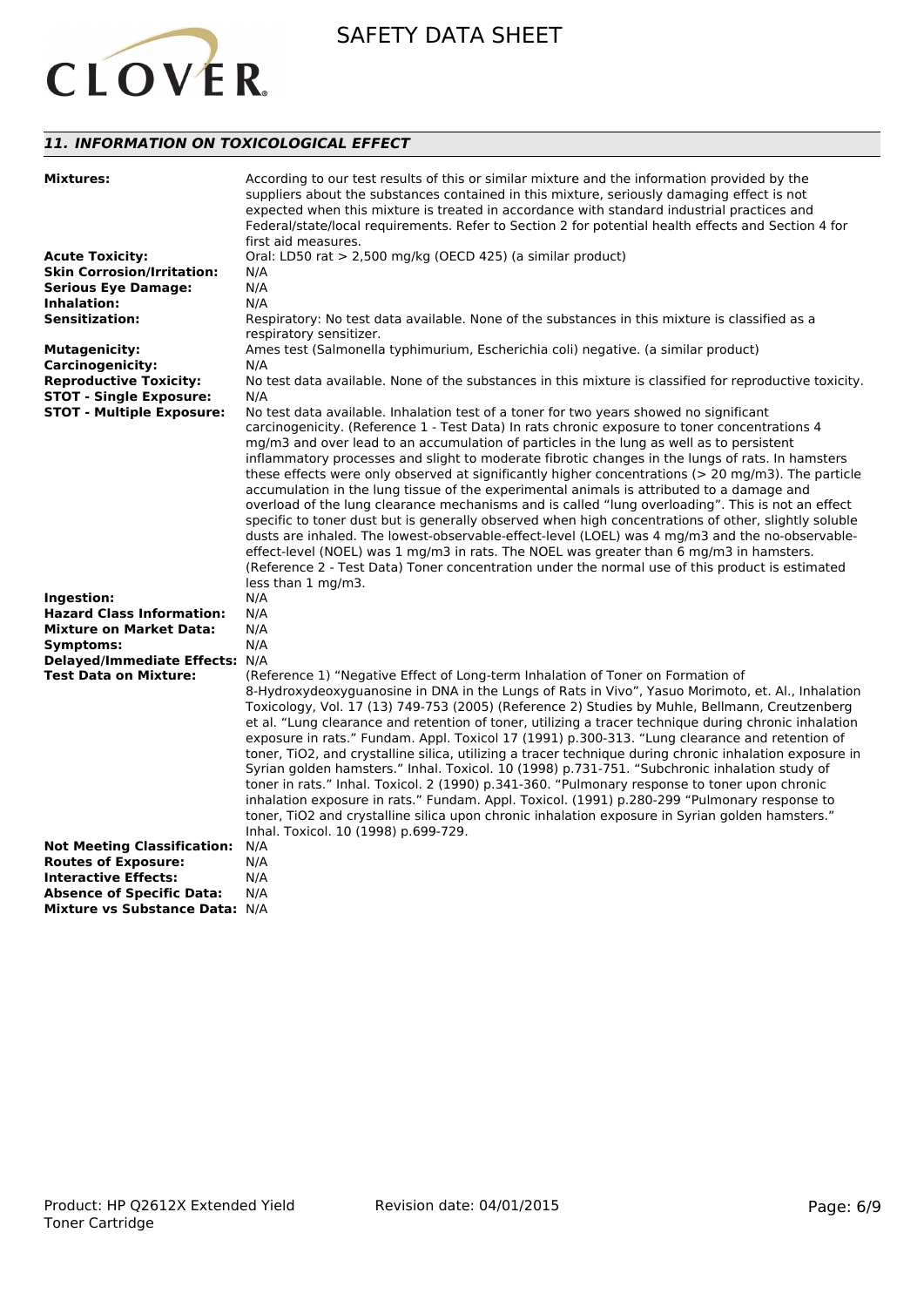

# *12. ECOLOGICAL INFORMATION*

| 12.2 Degradability:                | harmful to ecology. Acute toxicity to quatic organisms (a similar product) 72-hour IC50 (for<br>algae, Pseudokirchneriella subcapitata, OECD 201) > 1,000mg/L, NOEL 1,000mg/L 48-hour<br>EC50 (for Daphnia magna, OECD 202) $> 1,000$ mg/L, NOEC 1,000 mg/L 96-hour LC50 (for fish,<br>Rainbow trout, OECD 203) $> 1,000$ mg/L, NOEC 1,000 mg/L<br>N/A |  |
|------------------------------------|--------------------------------------------------------------------------------------------------------------------------------------------------------------------------------------------------------------------------------------------------------------------------------------------------------------------------------------------------------|--|
| 12.3 Bioaccumulation Potential:    | N/A                                                                                                                                                                                                                                                                                                                                                    |  |
| 12.4 Mobility in Soil:             | N/A                                                                                                                                                                                                                                                                                                                                                    |  |
| 12.5 PBT & vPvB Assessment:        | N/A                                                                                                                                                                                                                                                                                                                                                    |  |
| 12.6 Other Adverse Effects:        | None known.                                                                                                                                                                                                                                                                                                                                            |  |
| <b>13. DISPOSAL CONSIDERATIONS</b> |                                                                                                                                                                                                                                                                                                                                                        |  |

# **Disposal Information:**

 Dispose as a solid waste in accordance with local authority regulations. Empty container retains product residue.

### **Physical/Chemical Properties that affect Treatment:**

Symbol: This product is not classified as dangerous

Risk Phrases: This product is not classified according to the federal, state and local environmental regulations.

### **Waste Treatment Information:**

Do not shred toner cartridge, unless dust-explosion prevention measures are taken. Finely dispersed particles may form explosive mixtures in air. Dispose of in compliance with federal, state, and local regulations.

### **Personal Protection Required:**

N/A

| <b>14. TRANSPORT INFORMATION</b> |                                                                                                                                             |  |
|----------------------------------|---------------------------------------------------------------------------------------------------------------------------------------------|--|
| $14.1$ ID Number:                | None. Not a regulated material under the United State DOT, IMDG, ADR, RID, or ICAO/IATA.                                                    |  |
| 14.2 Shipping Name:              | None. Not a regulated material under the United State DOT, IMDG, ADR, RID, or ICAO/IATA.                                                    |  |
| 14.3 Hazard Class:               | None. Not a regulated material under the United State DOT, IMDG, ADR, RID, or ICAO/IATA.                                                    |  |
| 14.4 Packing Group:              | N/A                                                                                                                                         |  |
| 14.5 Environmental Hazards:      | Not a marine pollutant according to the IMDG Code. Not environmentally hazardous according<br>to the UN Model Regulations, ADR, RID or ADN. |  |
| 14.6 User Precautions:           | Do not open or break a container during transportation unless absolutely needed.                                                            |  |
| 14.7 Bulk Transport:             | N/A                                                                                                                                         |  |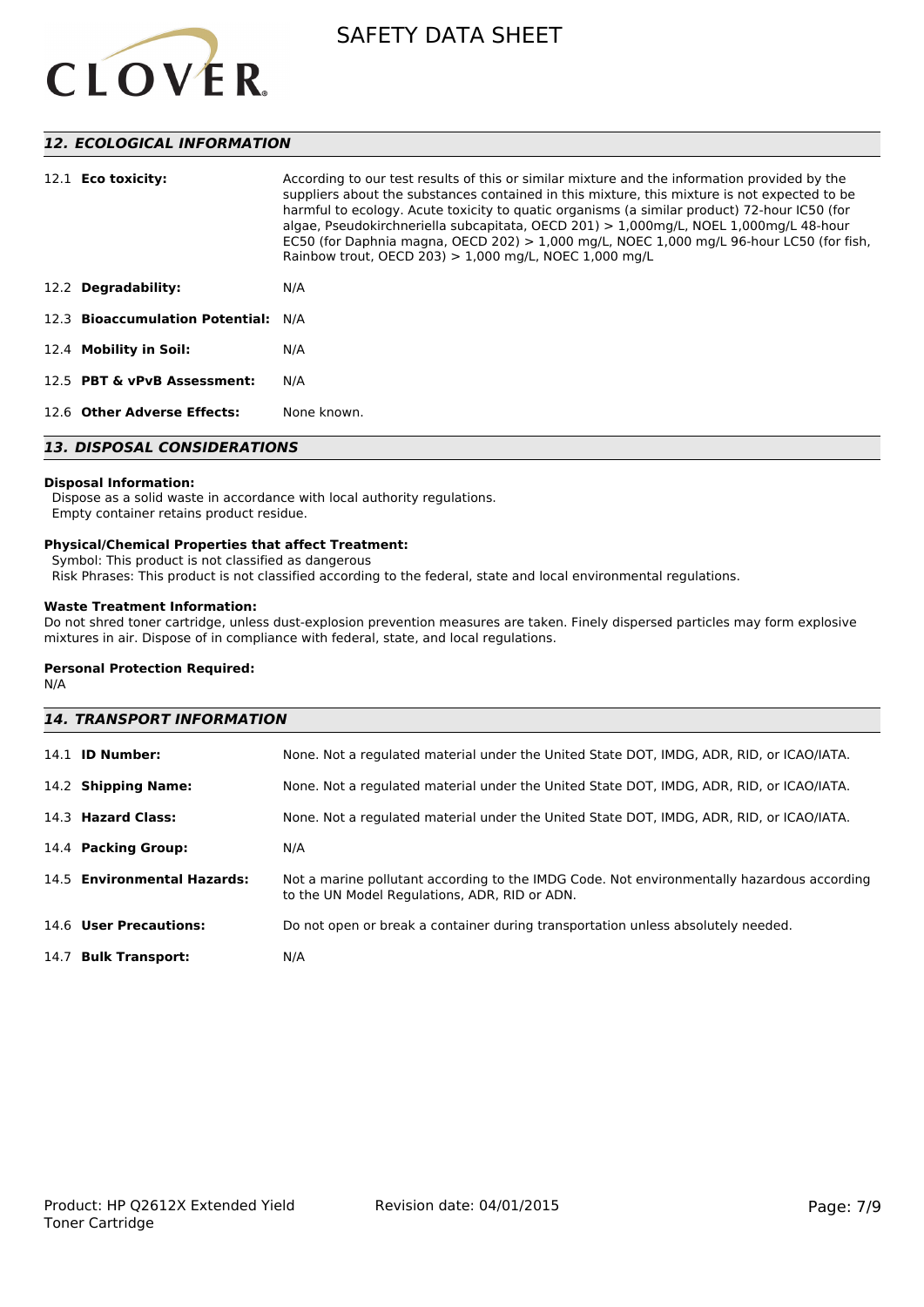

# *15. REGULATORY INFORMATION*

15.1 **Regulatory Information:** TSCA: All the substances in this mixture are listed or exempted in accordance with TSCA.

**EPA Regulatory Information:** N/A

**CERCLA Reportable Quantity:** Not applicable to this mixture.

#### 15.2 **Superfund Information:**

**Hazard Categories:**

**Immediate:** N/A

**Delayed:** N/A

**Fire:** N/A

**Pressure:** N/A

**Reactivity:** N/A

**Section 302 - Extremely Hazardous:** Not applicable to this mixture.

**Section 311 - Hazardous:** Immediate health hazard: No (All the ingredients of this product are bound within the mixture.) Chronic health hazard: No (All the ingredients of this product are bound within the mixture.) Sudden release of pressure hazard: No Reactive hazard: No

| 15.3 State Regulations:            | California Proposition 65 (Safe Drinking Water and Toxic Enforcement Act of 1986): This<br>product does not contain any chemicals listed by the State of California.                                                                                                                                    |
|------------------------------------|---------------------------------------------------------------------------------------------------------------------------------------------------------------------------------------------------------------------------------------------------------------------------------------------------------|
| 15.4 Other Regulatory Information: | SARA Title III (EPCRA) Section 313 (40 CFR 372): Organochromium complex as a<br>chromium compound (N090). This mixture complies with the requirements of the RoHS<br>Directive 2011/65/EU and its amendment directives. Please refer to any other<br>Federal/state/local measures that may be relevant. |
| <b>16. OTHER INFORMATION</b>       |                                                                                                                                                                                                                                                                                                         |

| <b>General Comments:</b> | This information is based on our current knowledge. It should not therefore be construed as<br>guaranteeing specific properties of the products as described or their suitability for a particular<br>application |
|--------------------------|-------------------------------------------------------------------------------------------------------------------------------------------------------------------------------------------------------------------|
|                          | 0.513000000                                                                                                                                                                                                       |

**Creation Date of this SDS:** 05/19/2015